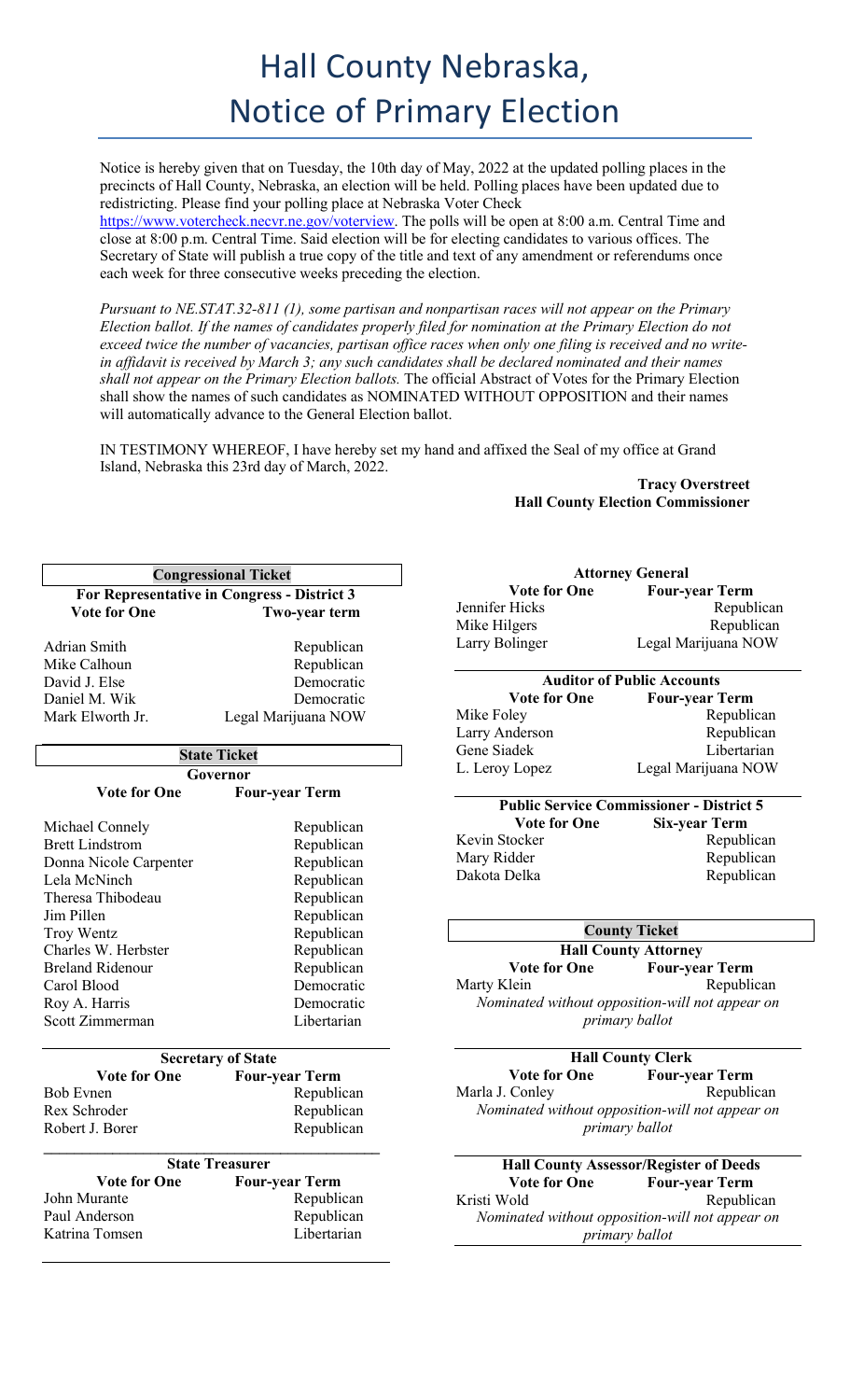| <b>Hall County Treasurer</b>                                                  | <b>Central Platte Natural Resources District</b>                      |
|-------------------------------------------------------------------------------|-----------------------------------------------------------------------|
| <b>Vote for One</b><br><b>Four-year Term</b><br>Republican<br>Alaina Verplank | <b>For Board of Directors</b><br>Vote for One Two-Year term           |
| Republican<br>Sandy Skeen-Ballard                                             | <b>Sub District 4</b><br>Ryan Kegley                                  |
|                                                                               | Nominated without opposition-will not appear on                       |
| <b>Hall County Sheriff</b>                                                    | primary ballot                                                        |
| <b>Vote for One</b><br><b>Four-year Term</b>                                  |                                                                       |
| Rick Conrad<br>Republican                                                     | <b>Central Platte Natural Resources District</b>                      |
| Nominated without opposition-will not appear on                               | <b>For Board of Directors</b>                                         |
| primary ballot                                                                | <b>Four-Year term</b>                                                 |
|                                                                               | <b>Vote for One</b>                                                   |
| Hall County Clerk of the District Court                                       | <b>Sub District 4</b><br>Lon Bohn                                     |
| <b>Vote for One</b><br><b>Four-year Term</b>                                  | Sub District 6<br>Jerry J. Milner                                     |
| Republican<br>Jennifer Poppen                                                 | <b>Sub District 7</b><br>Ed Stoltenberg                               |
| Nominated without opposition-will not appear on                               | Alicia Haussler<br><b>Sub District 8</b>                              |
| primary ballot                                                                | <b>Sub District 9</b><br>Edward A. Kyes                               |
|                                                                               | <b>Sub District 10</b><br>Charles R. Maser<br>Keith A. Ostermeier     |
| <b>Hall County Surveyor</b>                                                   | <b>At Large</b>                                                       |
| <b>Vote for One</b><br><b>Four-year Term</b>                                  | All nominated without opposition-will not appear on<br>primary ballot |
| Scott A. Peters<br>Republican                                                 |                                                                       |
| Nominated without opposition-will not appear on                               | <b>Lower Loup Natural Resources District Board of</b>                 |
| primary ballot                                                                | <b>Directors</b>                                                      |
|                                                                               | <b>Subdistrict 3</b><br><b>Vote for One</b>                           |
| <b>Hall County Commissioner-District 1</b>                                    | Four-year term<br>Rollie Amsberry                                     |
| <b>Vote for One</b><br>Four-year term                                         | Nominated without opposition-will not appear on                       |
| Republican<br><b>Butch Hurst</b>                                              | primary ballot                                                        |
| Nominated without opposition-will not appear on<br>primary ballot             |                                                                       |
|                                                                               | <b>Lower Loup Natural Resources District Board of</b>                 |
| <b>Hall County Commissioner-District 3</b>                                    | <b>Directors</b>                                                      |
| <b>Vote for One</b><br>Four-year term                                         | <b>At Large</b>                                                       |
| <b>Scott Sorensen</b><br>Republican                                           | <b>Vote for One</b><br>Four-year term                                 |
| Nominated without opposition-will not appear on                               | N. Richard Hadenfeldt                                                 |
| primary ballot                                                                | Nominated without opposition-will not appear on                       |
|                                                                               | primary ballot                                                        |
| <b>Hall County Commissioner-District 5</b>                                    | <b>Dawson Public Power District</b>                                   |
| Vote for One Four-year term                                                   | <b>Buffalo Subdivision</b>                                            |
| Jane Jeffries Richardson<br>Republican                                        | <b>Six-Year Term</b><br><b>Vote for One</b>                           |
| Nominated without opposition-will not appear on                               | David Dwiggins                                                        |
| primary ballot                                                                | Mary E. Wroblewski                                                    |
|                                                                               | Nominated without opposition-will not appear on                       |
| <b>Hall County Commissioner-District 7</b><br><b>Vote for One</b>             | primary ballot                                                        |
| Four-year term<br>Ron Peterson<br>Republican                                  |                                                                       |
| Nominated without opposition-will not appear on                               | <b>Southern Public Power District</b>                                 |
| primary ballot                                                                | <b>Subdivision 4</b>                                                  |
|                                                                               | <b>Two-Year Term</b><br><b>Vote for One</b><br>Robert Kieborz         |
| <b>Nonpartisan Ticket</b>                                                     | Nominated without opposition-will not appear on                       |
|                                                                               | primary ballot                                                        |
| <b>Member of the Legislature - District 34</b>                                |                                                                       |
| <b>Vote for One</b><br><b>Four-year Term</b>                                  | <b>Southern Public Power District</b><br><b>Subdivision 4</b>         |
| Loren Lippincott                                                              | <b>Vote for One</b><br><b>Six-Year Term</b>                           |
| <b>Michael Reimers</b>                                                        | Curtis D. Rohrich                                                     |
|                                                                               | Nominated without opposition-will not appear on                       |
| <b>State Board of Education - District 6</b>                                  | primary ballot                                                        |
| <b>Vote for One</b><br>Four-year term                                         |                                                                       |
| <b>Sherry Jones</b>                                                           | <b>School Ticket</b>                                                  |
| Danielle Helzer                                                               | <b>Grand Island Public Schools District 2</b>                         |
|                                                                               | <b>Board of Education</b>                                             |
| University of Nebraska Board of Regents-District 6                            | Ward A                                                                |
| <b>Vote for One</b><br>Six-year term                                          | Vote for up to Two<br>Four-year term                                  |
| Paul R. Kenney<br>Julie Hehnke                                                | Dan Brosz                                                             |
|                                                                               | John D. Pedrosa Jr.                                                   |
| <b>Hall County Airport Authority Board</b>                                    | Terry A. Brown                                                        |
|                                                                               |                                                                       |

*All nominated without opposition-will not appear on primary ballot* **Grand Island Public Schools District 2 Board of Education Ward B Vote for One Four-year term**

*All nominated without opposition -will not appear on primary ballot*

Tim Mayfield Carol Schooley

## **Hall County Airport Authority Board<br>Vote for One Six-year term Six-year term**

Brian Quandt

*Nominated without opposition-will not appear on primary ballot*

# **Central Community College Board of Governors, District 4**<br>Vote for One Fou

## **Four-year term**

Dan Quick *Nominated without opposition-will not appear on primary ballot*